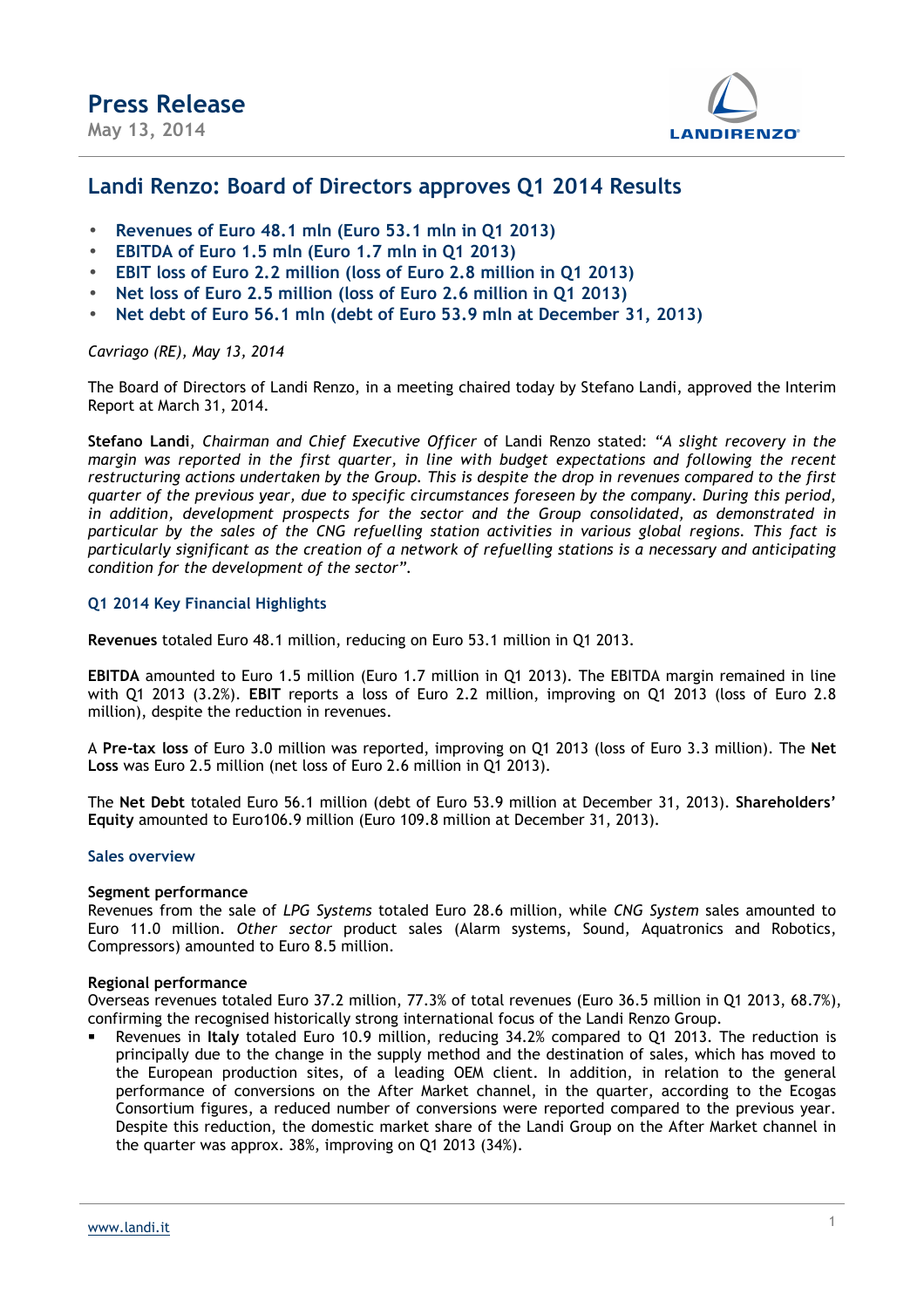**May 13, 2014** 



- In **Europe**, revenues totaled Euro 21.7 million, up 15.2%, principally due to the strong performance on a number of Eastern European markets, in addition to the effect of the above stated change.
- In **America,** revenues amounted to Euro 7.5 million; this improvement of 9.5% relates to sales on the North American markets, in particular due to the conversion to gas of medium and heavy duty vehicles for corporate fleets.
- In **Asia and the Rest of the World**, revenues totaled Euro 8.0 million, reducing 26.1%, substantially due to the weak demand figures in Thailand.

#### **Significant events after the end of the quarter**

**April 1, 2014**: the subsidiary AEB S.p.A., within the restructuring process of Group activities, sold the "Aquatronica" business unit. The value of the transaction was Euro 203 thousand.

**April 9, 2014**: Two Ministerial Decrees dated 31/03/2014 were published in the Official Gazette which authorised, with prior compliance with the technical requirements on safety measures, drivers of Methane gas and LPG vehicles to refuel through Self-Service stations, utilising identification cards issued by station managers, overcoming therefore the restriction imposed by the opening hours of distributors.

**April 2014**: The Group published for the first time the **Sustainability Report,** in order to improve dialogue with the stakeholders, in the full knowledge that the day-to-day focus on sustainability is a means to create value not just for the company, but within a wider social viewpoint and for all stakeholders with whom the Group interacts.

#### **Outlook 2014**

Although uncertainties remain linked to the general economic climate and the sector, the Landi Group, taking into account even the seasonality of the first quarter, for the year 2014 confirms a positive outlook, with revenues forecast of between Euro 230 and 250 million and an EBITDA margin of between 7% and 9%.

*The executive responsible for the preparation of the corporate accounting documents Mr. Paolo Cilloni declares in accordance with Article 154 bis, paragraph 2, of Leg. Decree No. 58 of February 24, 1998, that the accounting information contained in the present press release corresponds to the underlying accounting documents, records and accounting entries.*

*The present press release, together with the presentation is available also on the company website www.landi.it.* 

*This press release is a translation. The Italian version prevails.* 

**Landi Renzo** is the global leader in the LPG and CNG components and systems for motor vehicles sector. The Company is based in Cavriago (Reggio Emilia) and has over 60 years' experience in the sector, is renowned for the extent of its international activities in over 50 Countries, with export sales of over 77%. Landi Renzo SpA has been listed on the STAR segment of the MTA Market of Borsa Italiana since June 2007.

*M&A and Investor Relations Officer* Tel. +39 02 45473884/3 ir@landi.it irm and the community of the community of the community of the community of the community of the community of the community of the community of the community of the community of the community of the community o **Corrado Storchi**  *Public Affairs Director*  cstorchi@landi.it Tel. +39 0522.94.33

**LANDI RENZO IR TOP CONSULTING Pierpaolo Marziali** Maria Antonietta Pireddu, Domenico Gentile

#### Attachments:

- Consolidated income statement Q1 2014
- Consolidated balance sheet at March 31, 2014
- Consolidated Cash Flow Statement at March 31, 2014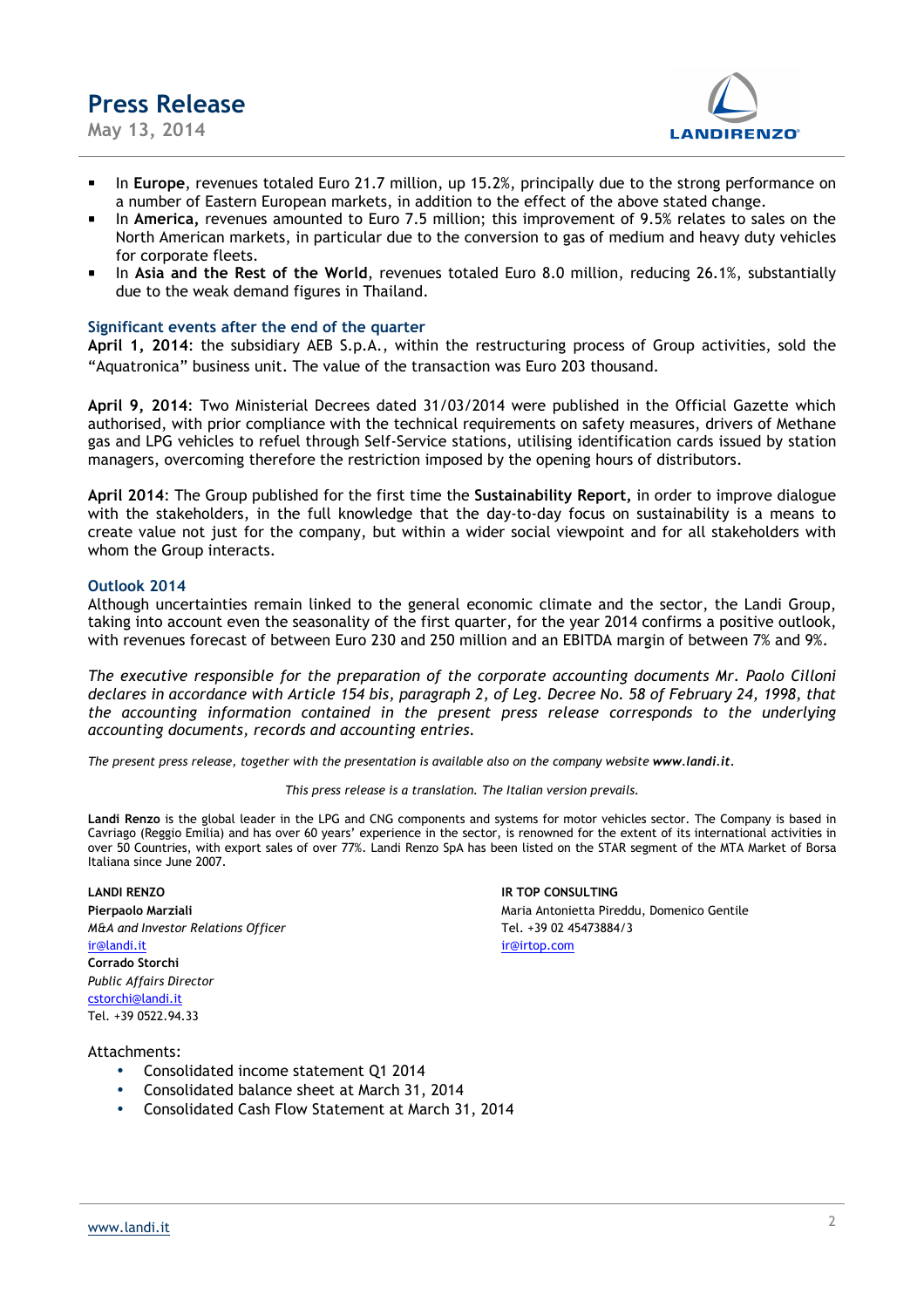



| (thousands of Euros)                                                         |            |            |
|------------------------------------------------------------------------------|------------|------------|
| <b>STATEMENT OF PROFIT AND LOSS</b>                                          | 31/03/2014 | 31/03/2013 |
| Revenues (goods and services)                                                | 47,740     | 53,048     |
| Revenues (goods and services) - related parties                              | 383        | 80         |
| Other revenue and income                                                     | 224        | 182        |
| Cost of raw materials, consumables and goods and change in inventories       | $-20,518$  | $-23,430$  |
| Costs for services and use of third party assets                             | $-14,270$  | $-15,834$  |
| Costs for services and use of third party assets - related parties           | $-578$     | $-392$     |
| Personnel expenses                                                           | $-10,645$  | $-11,005$  |
| Accruals, impairment losses and other operating expenses                     | $-819$     | $-922$     |
| <b>Gross Operating Profit</b>                                                | 1,517      | 1,726      |
| Amortization, depreciation and impairment losses                             | $-3,727$   | $-4,518$   |
| <b>Net Operating Profit</b>                                                  | $-2,210$   | $-2,791$   |
| Financial income                                                             | 116        | 184        |
| <b>Financial expenses</b>                                                    | $-1,041$   | -875       |
| Gains (losses) on exchange rate                                              | 167        | 177        |
| Profit (Loss) before tax                                                     | $-2,968$   | $-3,305$   |
| Current and deferred taxes                                                   | 531        | 700        |
| Profit (loss) of the period for the Group and minority interests, including: | $-2,437$   | $-2,605$   |
| Minority interests                                                           | 64         | $-10$      |
| Profit (Loss) of the period for the Group                                    | $-2,501$   | $-2,595$   |
| Basic earnings (loss) per share (calculated on 112,500,000 shares)           | $-0.0222$  | $-0.0232$  |
| Diluted earnings (loss) per share                                            | $-0.0222$  | $-0.0232$  |
|                                                                              |            |            |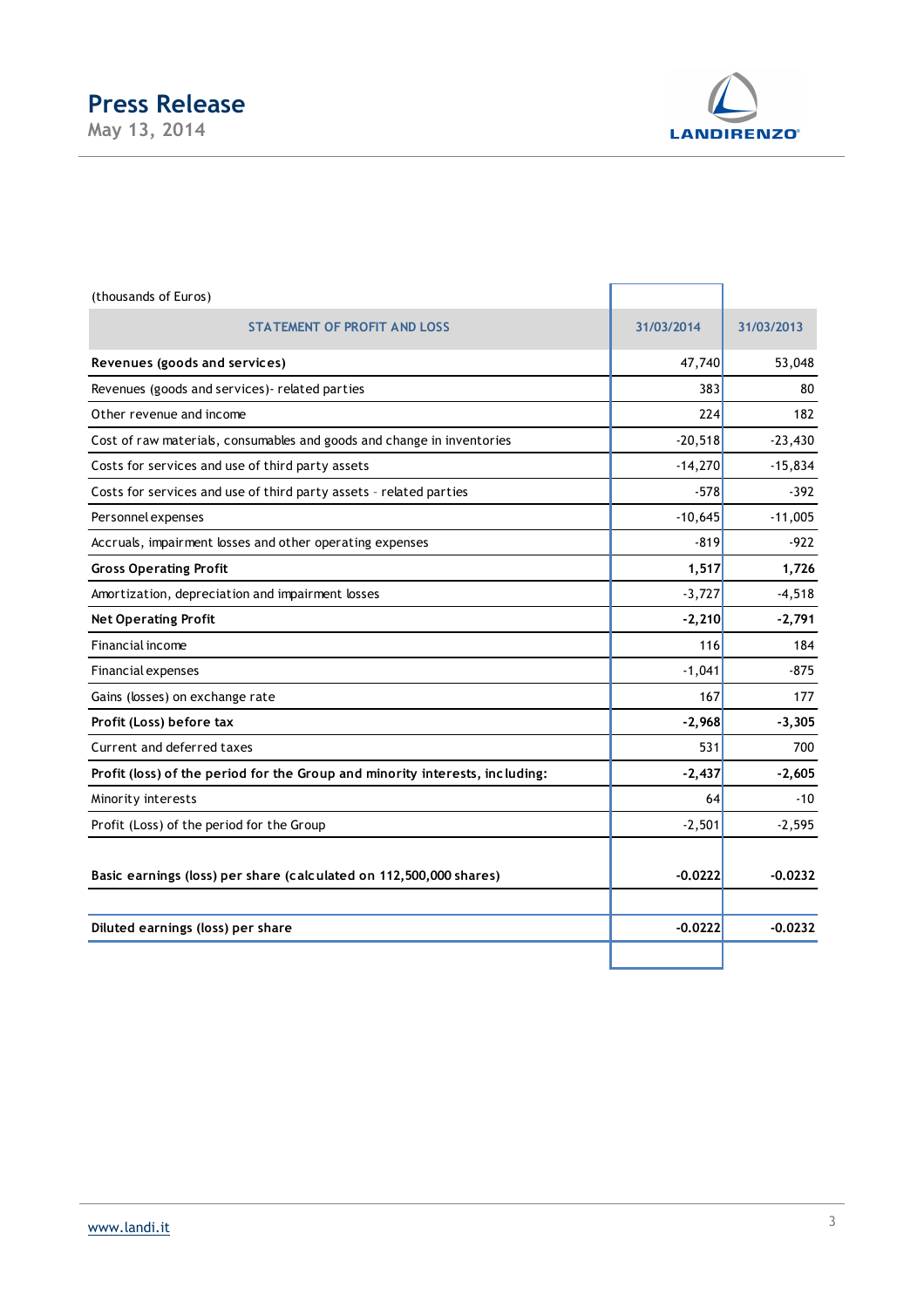**May 13, 2014** 



| (thousands of Euros)                             |            |            |            |
|--------------------------------------------------|------------|------------|------------|
| <b>ASSETS</b>                                    | 31/03/2014 | 31/12/2013 | 31/03/2013 |
| Non-current assets                               |            |            |            |
| Property, plant and equipment                    | 35,180     | 36,164     | 33,349     |
| Development expenditure                          | 6,435      | 6,571      | 7,719      |
| Goodwill                                         | 40,190     | 40,190     | 55,582     |
| Other intangible assets with finite useful lives | 26,035     | 26,546     | 26,811     |
| Other non-current financial assets               | 1,051      | 1,059      | 665        |
| Deferred tax assets                              | 17,275     | 16,407     | 14,681     |
| Total non-current assets                         | 126,166    | 126,937    | 138,807    |
|                                                  |            |            |            |
| <b>Current assets</b>                            |            |            |            |
| Trade receivables                                | 34,605     | 38,273     | 65,615     |
| Trade receivables - related parties              | 192        | 189        | 229        |
| Inventories                                      | 67,216     | 61,579     | 72,893     |
| Contract works in progress                       | 3,845      | 3,043      | 738        |
| Other receivables and current assets             | 18,125     | 17,118     | 17,929     |
| Current financial assets                         |            |            | 112        |
| Cash and cash equivalents                        | 27,796     | 32,953     | 34,527     |
| <b>Total current assets</b>                      | 151,779    | 153,155    | 192,043    |
| <b>TOTAL ASSETS</b>                              | 277,945    | 280,092    | 330,850    |
|                                                  |            |            |            |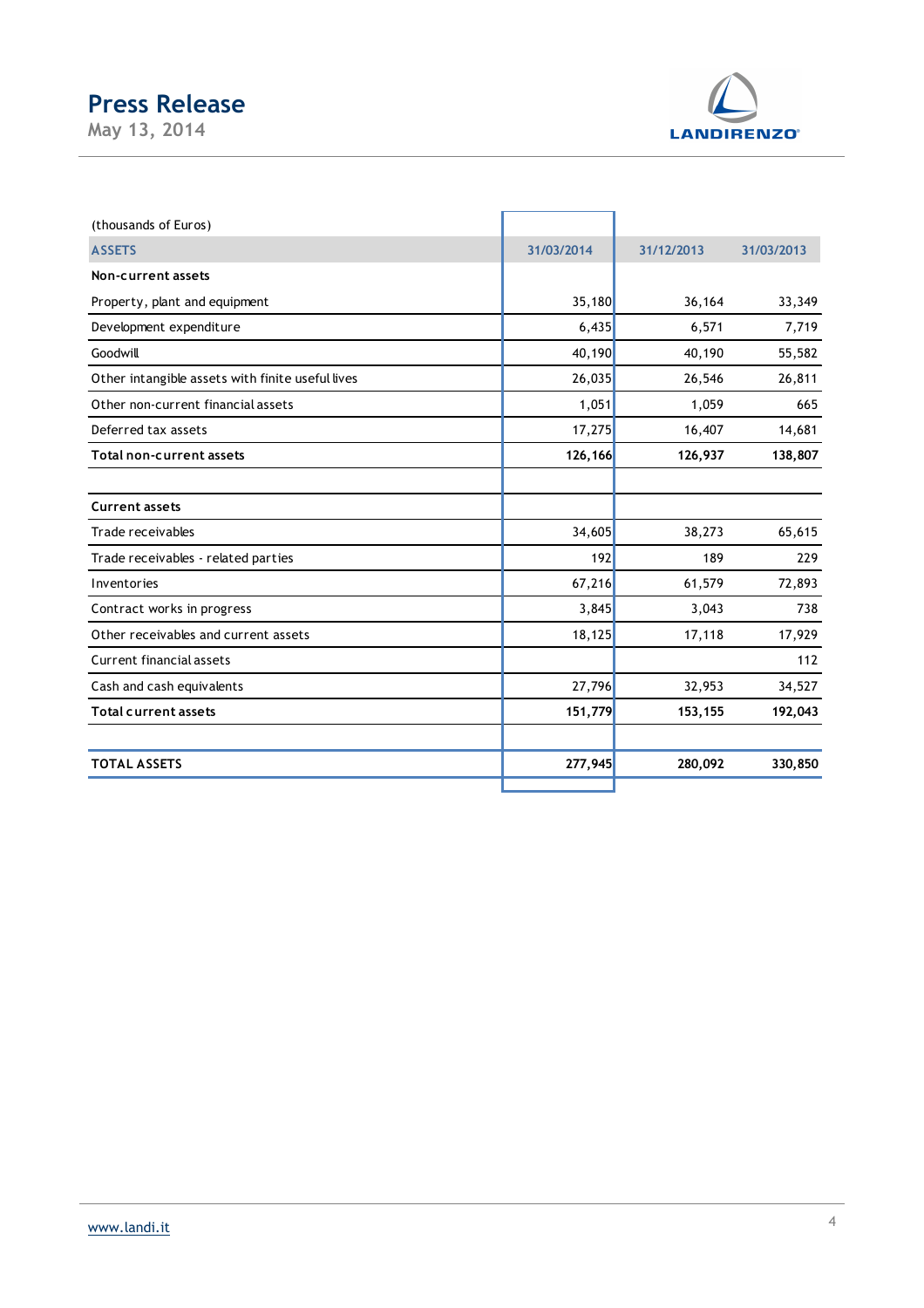**May 13, 2014** 



| (thousands of Euros)                                        |            |            |            |
|-------------------------------------------------------------|------------|------------|------------|
| <b>EQUITY AND LIABILITIES</b>                               | 31/03/2014 | 31/12/2013 | 31/03/2013 |
| Group shareholders' equity                                  |            |            |            |
| Share capital                                               | 11,250     | 11,250     | 11,250     |
| Other reserves                                              | 97,648     | 123,714    | 127,434    |
| Profit (loss) of the period                                 | $-2,501$   | $-25,558$  | $-2,595$   |
| Total equity attributable to the shareholders of the parent | 106,397    | 109,406    | 136,089    |
| Minority interests                                          | 476        | 407        | 622        |
| <b>TOTAL EQUITY</b>                                         | 106,873    | 109,813    | 136,711    |
| Non-current liabilities                                     |            |            |            |
| Non-current bank loans                                      | 11,405     | 12,096     | 46,964     |
| Other non-current financial liabilities                     | 661        | 661        | 25         |
| Provisions for risks and charges                            | 6,328      | 6,218      | 5,650      |
| Defined benefit plans                                       | 3,850      | 3,739      | 3,393      |
| Deferred tax liabilities                                    | 8,657      | 8,797      | 9,792      |
| Total non-current liabilities                               | 30,901     | 31,511     | 65,824     |
| <b>Current liabilities</b>                                  |            |            |            |
| Bank overdrafts and short-term loans                        | 71,780     | 74,099     | 52,143     |
| Other current financial liabilities                         | 31         | 25         | 24         |
| Trade payables                                              | 54,688     | 51,681     | 62,767     |
| Trade payables - related parties                            | 684        | 434        | 10         |
| Tax liabilities                                             | 3,808      | 3,876      | 4,270      |
| Other current liabilities                                   | 9,180      | 8,653      | 9,101      |
| <b>Total current liabilities</b>                            | 140, 171   | 138,768    | 128,315    |
| <b>TOTAL LIABILITIES AND EQUITY</b>                         | 277,945    | 280,092    | 330,850    |